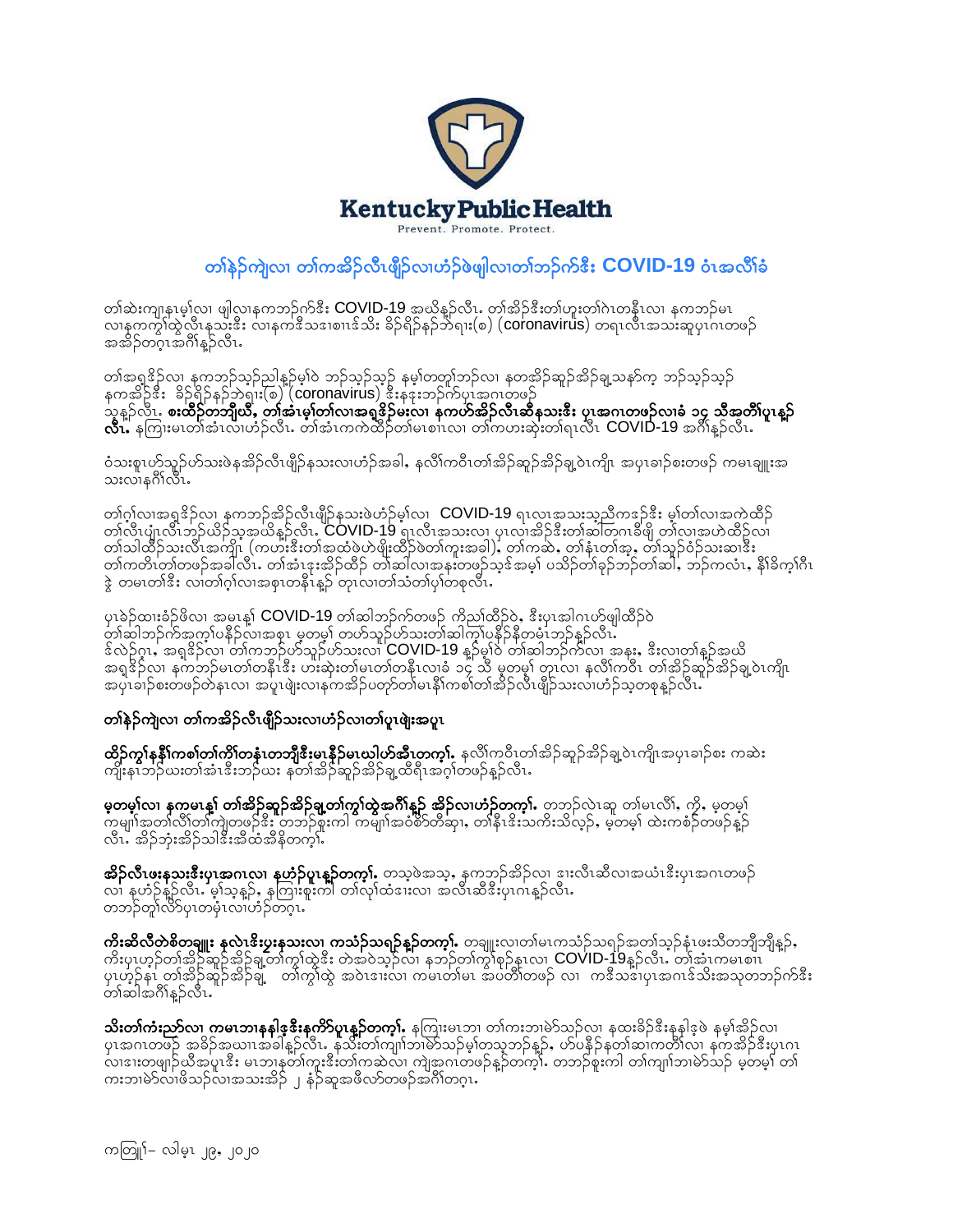**မၤဘၢနတၢ်ကူးဇီးတၢ်ကဆဲတက္်််.** မၤဘၢနကိ်ာပူၤဓိးနနါဒ့ဒီး ထံးရှူစးခိဖဲနကူး မ့တမ့္် ကဆဲ မ့တမ့္် နကူး မ့တမ္ပ္ပါ ကဆဲနု<br>ဉ်လီၤဆူ နုဆ့ကၤစုဒုဉ်အပူၤသ့န္ဉ်ာလီၤႉ ထ၊နဉ်လိၤထံးရှူလ၊ တၢ်စူးကါအီၤဝံၤဆူ တဃဉ်ဒၢးလ၊တၢ်ရဲဉ်လီၤဟ်အီၤဒီး သ့နစု<br>ဒီးဆး

**သူကဆိုနစုတဖဉ်တက္်််,** သ့ကဆိုနစုခဲအံၤခဲအံၤဒီးကဆုဲကဆိုဒီး ဆးပွဉ်ဒီးထံအစုၤကတၢါ ၂၀ စဲးကီးတက္်််၊ နစူးကါ တါ သဲ့ကဆိုစုလ၊<br>အိဉ်ဒီးအဲဉ်(လ)ကိုဉ်ဟိုသံးစီထံဖဲဆးပွဉ်ဒီးထံမ့၊်တအိဉ်ဘဉ်အခါန့ဉ်တက့ၢ်. ဟးဆုံးတ၊်ထိးဘဉ် နမ်ာ်ချံ, နါဒ့ဒီးကိ9်ပူၤဒီး စု<br>-လၢနတသူဘဉ်အီးတဖဉ်နူဉ်တက္န}.

**ပားဆုံးတၢ်နီၤလီၤလိာ်သးဟံဉ်ယီအတၢ်ဖိတၢ်လံၤတဖဉ်တက္၊်.** နတကြး နိၤလိၤစူးကါလိာ်သး လိခိတဖဉ်, ထံအိထံခွးတဖဉ်,<br>ခွးတဖဉ်, သဘံဉ်လိခိတဖဉ်, တၢ်ထွါသး, လိၢ်မံဒါတဖဉ်, မှတမ့၊် တာပိးတၢ်လိအဂၤတဖဉ်ဒီး ပှၤလၢအအိဉ်လၢနဟံဉ်ပူၤန္ဉာဘဉ်. ဖဲန<br>စူးကါ တၢိ

**မၤကဆို တါဗ်ာဖီးခိဉ်လ၊ "တါထိးဘူးဘဉ်အီၤခဲအံၤခဲအံၤ" တဖဉ် ကိးနံၤဖဲးတက္နၤ် တါဗ်ာဖံးခိဉ်လ၊ တါထိးဘဉ်အိၤခဲအံၤခဲအံၤတဖ<br>ဉ် ပဉ်ယုာ်ဒီး လီတဲစိႇ ပီးလီအိးထိဉ်ဒီးပံးတါလ၊အယံၤတဖဉ် (remote controls), ခီးထျာ်, စီၤနီၤခိဉ်ဖိခိဉ်,<br>ပဲတြီအစုဖိဉ်** 

**ကွၢ်စုဉ်နတၢ်ဆါက့၊်ပနိဉ်တဖဉ်တက့၊်.** နတၢ်ဆါက့၊်ပနိဉ်တဖဉ်မ့၊်အါထိဉ်အယိ ဒုးသုဉ်ညါပုၤလၢအဟုဉ်နၤ ဆှဉ်ချ့တၢ်ကွ၊်ထွဲဒီး န<br>လီ၊ကဝီၤတ၊်အိဉ်ဆူဉ်အိဉ်ချ့ဝ်ၤဒၢးတဖဉ်တကွ၊်**. COVID-19** အတၢ်ဆါက့၊်ပနိဉ်တဖဉ်နှဉ် ပဉ်ယုဉ်ဒီး တ၊ကိၢ်ထိဉ်<br>(အါနှု၊် ္နီး အိဉ်တ၊အရို၊တအိဉ် မူတမ္န၊ န၊တ၊အစိတန္၊ဘဉ်န္ဉာလီး

**မၤန္န၊် ဆူဉ်ချ့တၢ်ကွၢ်တွဲတဘျီယီဖဲ နမ့္၊်အိဉ်ဒီးဂု၊်ဂိၢဴအူတၢ်ဆါအက့္၊်ပနီဉ်လ၊ အဘဉ်တွဲဒီး <b>COVID-19 တဖဉ်တက့၊်–**<br>တ၊်ကသါကိခဲႇ တၢ်ဆါ မ့တမ့၊် တူ၊်ဘဉ်တ၊်ဆိုဉ်တံ၊ဖဲသးနါပှ၊်ထိဘိႇ သးတဖုံတညီ မွတမ့၊် ဂဲၤဆ၊ထ၊ဉ်လ၊လိၢ်မံတန့၊်, ဒီး/မှတမ့

**အိဉ်လီၤဖိုဉ်နသးဒီးပှၤအဂၤ ထဲသိးဒီးတါဆၢကတိါလ၊ လိါကဝီၤတါအိဉ်ဆူဉ်အိဉ်ချ့ဝဲၤကျိုးးသ့ဉ်ညါနၤန္နာ်တက္<b>၊်.** ကဒီးတဘို<sub>၊</sub> နက<br>ဘဉ်အိဉ်လီၤဖိျာ်နသးဒီးပှၤဂၤ ၁၄ သိစးထိဉ်လ၊ နအိဉ်ဘူးဘဉ်ဒီးပှၤလ၊ အိဉ်ဒီး **COVID-19 ,** မ့တမ့ါ ဘဉ်လ၊<br>ကမျာ်ဆူဉ်ချ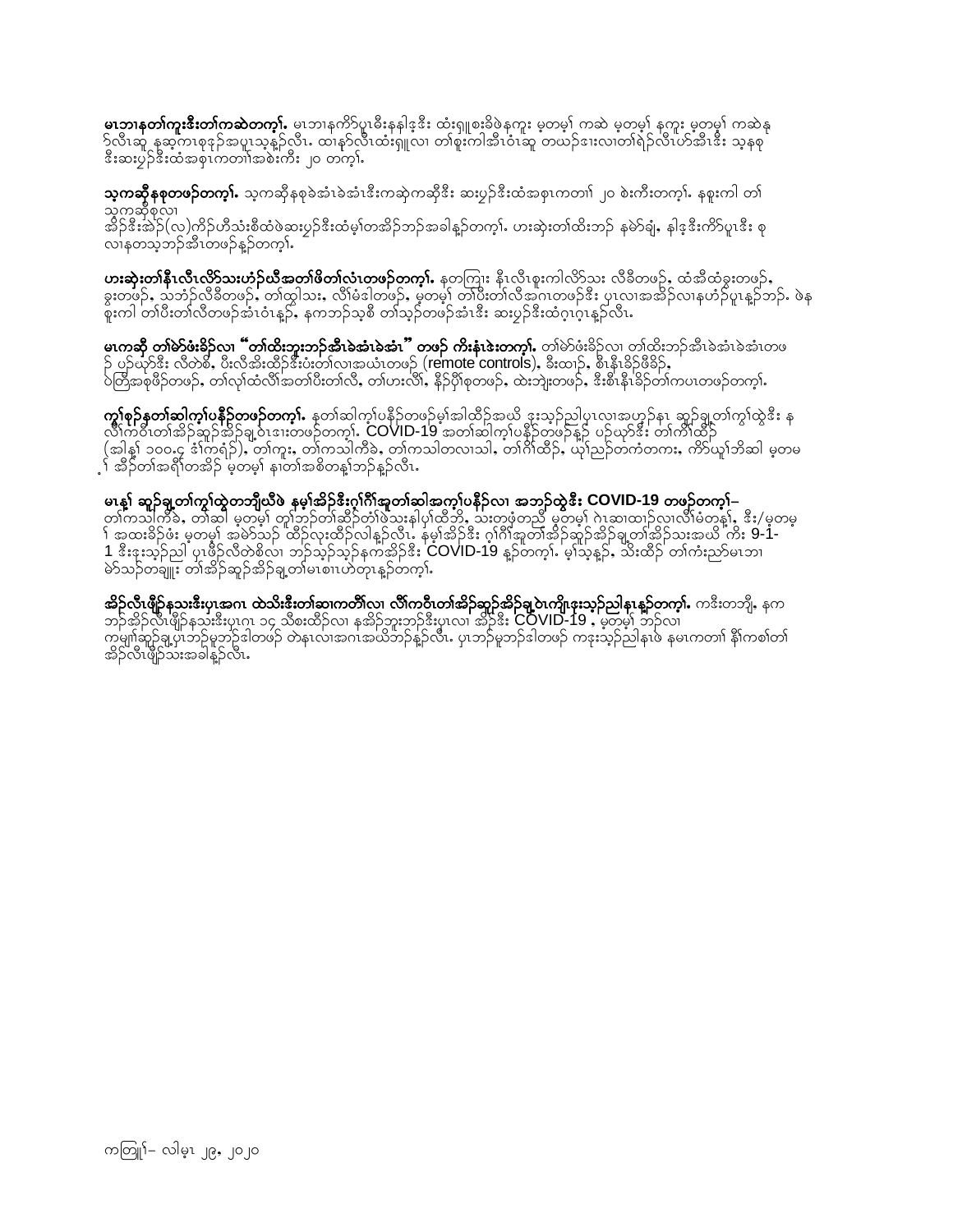## တၢ်ဒီသဒၢအပတိၢိလၢ ပုၤဟ္နဉ်တၢ်ကွၢ်ထွဲဒီး ဟံဉ်ဖိယီဖိတဖဉ်အင်္ဂါ

နမ္နက္ဆိဉ်သကိုးဒီး ကုန္တြဲပုံပုံလု၊ အဘဉ်တုနက္နုစဉ်အီးလ၊ အိဉ်ဒီး **COVID-19** နဉ်–

- မ့ါသန္ဉ်, နတကြးမ့ါ်ပုၤကွါထွဲတါဖဲ နမ့္ပါအိဉ်ဒီး တါလီၤဘဉ်ယိဉ်လၢ နကမၤန္၊် တါဆါလ၊ အနးခီဖိုု တါမၤန္၊်<br>COVID-19 အယိန္ဥာလိၤ. ပုၤလ၊အိဉ်ဒီးတါဘဉ်ယိဉ်အဒိဉ်တဖဉ် ပဉ်ယု၁်ဒီး ပုၤလ၊အသးအိဉ် အနံဉ် ၆၀ ဆူ<br>အဖိခိဉ်ဒီး ပုၤလ၊အိဉ်ဒီး နိ1်ခိဂၢံတြိ ဉ်သးဒီးပုၤဂၤတဖဉ်တက္ဂါ.
- 
- ဉသန်းနပ်ကာအပြားနီး<br>ပုံးတမုံးတကြိုးဟဲဆူ ဟံဉ်နိတဂၤ မဲ့တမ့်္ဂဘဉ်လ၊ အဝဲသ့ဉ်မ့္ဂ်ပုံးအရအိုဉ်လ၊<br>ကဟဉ်တဂ်က္ဂါထွဲဘဉ်အယိန္ဦလိၤ<br>တက်ိုအဂ္ဂၤတတ္စီးန္ဥ်လိၤ တဂ်ဴအားကဲ့ထိဉ်အသႏမ့္ပါတသွဘဥ်အယိႇ အဝဲသွဉ် ကြားအိဉ်လ၊ ဒၢႏအဂၤတဖျာဉ်<br>တဂ်လိုအဂ္ဂၤတတ္စ မှတမှ)် အိဉ်ယုံးဒီးပုံ၊တဂၤန္ဉာ် တသူဖဲ့အသူအယုံးကတ္ကုံလီး တတိၤတက္}်
- တိတိတိတို့<br>ကူးသိုးနိဉ်ကူးဘု၊မဲာဖဲအအိဉ်ဘူးဒီးပုံ၊အဂၤတဖဉ်အခါန္ဦလီး. ပုံ၊ကွါ်ထွဲတါကြား<br>သို့းဝဲ စုဖျဉ်တဖှဉ်ဖဲ့ အဖိဉ်ပုံ၊လျှအိုဉ်လီ၊ဖျိဉ်တဂၤအသွဉ်, အအုဉ်အဆံဉ်, မှတမှ၊ နိ1်ခိအထံအနိုအဂၤတဖဉ်နဉ်<br>သို့းဝဲ စုဖျဉ်တဖှဉ်ဖဲ့ အဖိဉ်ပုံ၊လျှအ လီၤ. ပုံၤဟွ**်ာက်ကွ်၊ထွဲကဘဉ်သိုးဝဲ တ၊်ကူးဘ၊မဲ**ာသည်ဖိအအိဉ်ဝဲတဒၢးယိဒိုး ပုံၤလ၊အအိဉ်လီၤဖျိဉ်အသႏၵိႏပုၤဂၤ အခါနူဉ်လီၤ.
- အခါန္ဥလၤ.<br>မၤလီးတံလ၊ နနၵ်ပၢါဒီးမၤစၢၤပုၤတဂၤန္ဥလၢ ကလူၤပိၥ်မၤထွဲပုၤလၢအဟုဉ်တၢ်အိဉ်ဆူဉ်အိဉ်ချတ၊်ကွ၊်ထွဲအတ၊်<br>နဉ်လီၤလ၊ကအိကသံဉ်ကသိ ဒီးတ၊်ကွ၊်ထွဲအဂိၢန္ဥတက္နာ. နကြားမၤစၢ၊<br>ပုၤတဂၤန္ဥလၢ ဂံ၊ိခိဉ်ထံးအတ၊်လိဉ်ဘဉ်တဖဉ်လ၊ အိဉ်လ၊ဟံဉ်ပူၤဒီးဟုဉ်
- 
- နပ်္ကြား နံးလံုးနီးကလေသီး လို့တပ်မှာ, ထိုအထိခွဲလာမှာ<br>စွဲးတဖဉ်, သဘဲဉ်လီခီတဖဉ်, တါထွါသး, လိုိမ်ဒါတဖဉ်, အဉ်လဲးထြိန္း တါပီးတါလိတဖဉ် (ဒ်အမ့္ဂါလိတ်စိ), မှတမ့္ဂါ<br>တပ်ိုးတါလိအဂၤတဖဉ်ဒီး ပုၤလၢအဘဉ်တါကွါစုဉ်အီၤလၢ \_COVID-19 အယိန္ဥာဘဉ်.
- တ်လုပ်ထံလိ\

အတၢ်ပီးတၢ်လိႇ တ၊်ပွားလိ့၊်ႇ လိတ္စဲစိႇ နိဉ်ပို၊်စုတဖ္ဉ်ႇ ထဲးဘျဲးတဖဉ်ႇ ဒီးစီၤနိုးခိဉ်လ၊တ၊်ကပၤတဖဉ်နှဉ်တကု၊်

- ာလေး သေးသေး လူသည်။ များကြသည်။<br>ပြောက်သုံးနှိဉ်စီးခံလ၊အိဉ်လ၊တ၊်မၤကဆိုပန်ာ်တဖဉ်အလိၤနီးလူၤဟ်မၤထွဲတ၊်ဟုဉ်ကူဉ်ဟုဉ်ဖီးတဖဉ်လ၊တ၊်<br>ဟုဉ်လိၤအိၤလ၊ ပန်ာ်တ၊်ကွဲးနိဉ်စီးခံအလိၤတက့ါ. တ၊်ကွဲးနိဉ်စီးခံပဉ်ယှာ်ဒီးတ၊်နဉ်ကျဲတဖဉ် လ၊တ၊်ပူၤဖျံး<br>- ဒ
- $\circ$
- နမ္န္ကုန္းကါ လိုမံ့ေးးဒီးတပ္သြားလ္ဂိုဒ္မႈလို့၊ဆီအယိ– မ့ၤ့ကဆိုဒဉ်ထဲလ္ဂိုက္ဝီၤဖံုပုလၢအိဉ်လီၤဖျိဉ်အသးဒီးပုၤဂၤ  $\circ$ မုန္းမွာက လာဝင္ အသင္းလာေရး အေမာ္ေလးသည္ အေမာ္ေကာင္း ေကာင္းျပသေပ်ာ္<br>အဲ့ခ်အကပၤဝးဝး ဖဲအလိုခ်ဘာအခါ, ဒီအမ္န၊် ဖဲတၤလိၢဘဉ်အၤအခါန္ ခ်တက္နၤ. တၤအၤကမၤစၤ၊ လ၊ ကပ်ပနီ<br>မြားကို သားတဲ့ အလိုခဲ့တြင္ အေမာ္ေကာင္း မွာ အသင္း မွာ ေကာက္ေကာင္း မွာ အပီးအလီတဖဉ်တက္မ္ပါ.
- ၀ တာမြနီၤလီၤစူးက္ငါ တါဟးလိၤ်အယိ– ပုၤလၢအအိဉ်လီၤဖျိဉ်အသူးဒီးပုၤဂၤတဂၤ ကဘိုမၤကဆိုဒီးမၤသံတါယါဖဲအစူးကါ၀ဲဝံၤတဘိုလ်ပျားမသားနောက်တက်<br>နနိဉ်ကျာ်ဘၤမဲ၁်ဒီး အိဉ်ခိုးတသွဖဲအသွယ်ာ်ယံ၁်ဖဲ ပုံၤလ၊နော်လီၤ. တါအံၤကဲထိဉ်အသးမ့္ပါတသဘဉ်နဉ်, သိ<br>ဟဲနဉ်မၤကဆိုဒီး စူးကတြပ်ပားလိၤ်နဉ်တက့်၊.<br>လူနှင့်မှူးလူသိုဒီး စူးကတြပ်ပား
- ဆူဉ်တါဆူဉ်လီၤတံၤ်လီၤဆဲးတက္ဂၤ်.
	- ...<br>"ထူးထိဉ်ကုံာ်တ1်ကုံးညာ မှတမှ1် လိ1်မံဒါလၢအအိဉ်ဒီးတ1်သုံဉ်, နိ1်ခိမ်၊ပု1်အထံနိတဖဉ်, ဒီး/မှတမှ1် တ1်ထံလၢအဟဲ ထိဉ်လ၊နိ1ိခိက္1ဂိၤပူ၊ မ့တမ့္၊ တၤ်အ့ဉ်တၤ်ဆံဉ်တဖဉ် တဘျိယီတက္1်
	- တဘဉ်တရူၤတပျုာ်တပျာ်တၢ်ဆုုဉ်တဖဉ်တက့ၢ်.  $\circ$

ကတြူ) – လါမ့ၤ ၂၉, ၂၀၂၀